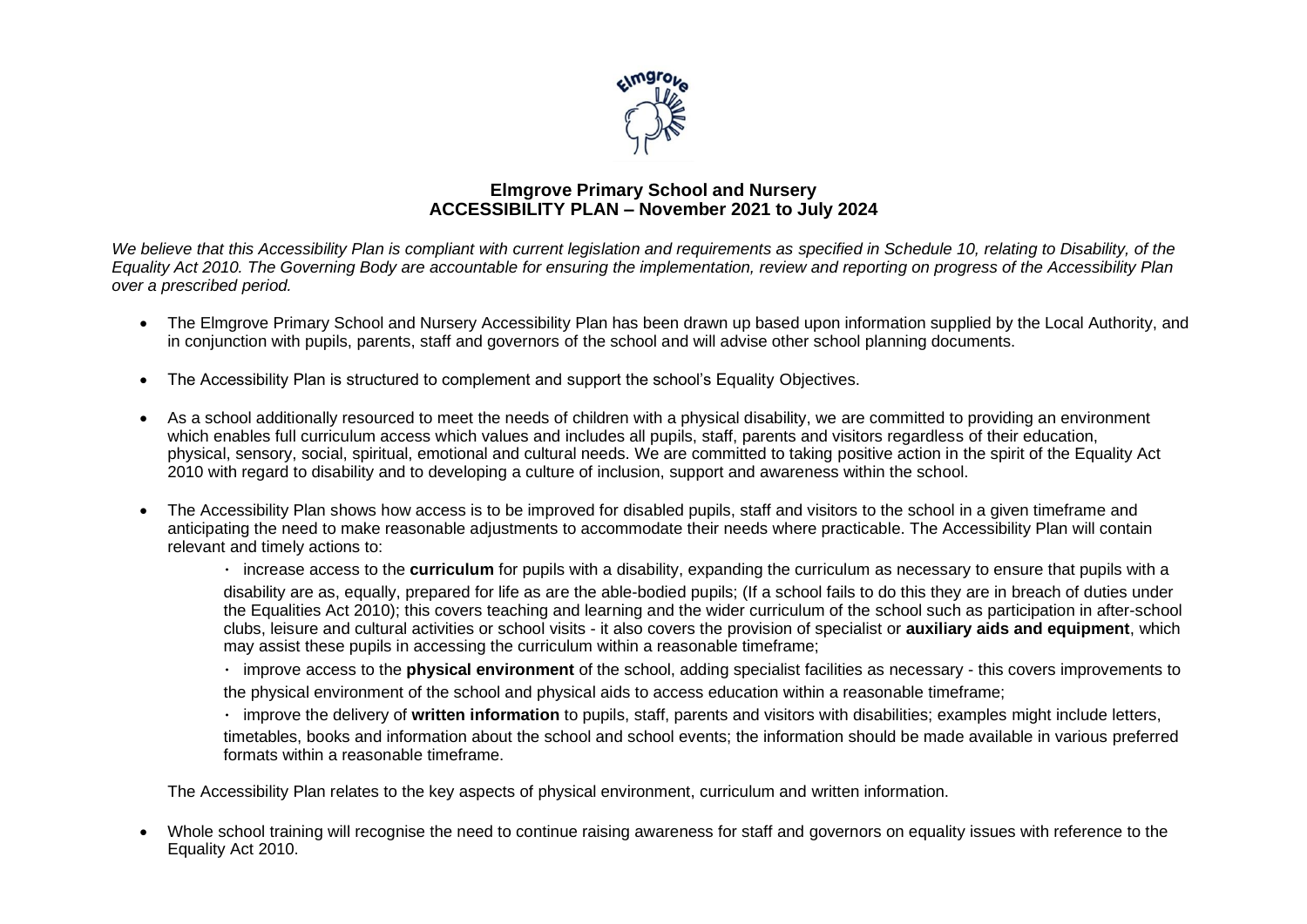- The Accessibility Plan should be read in conjunction with the following school policies, strategies and documents:
- ❖ Curriculum Policies
- ❖ Staff Development Policy
- ❖ Special Educational Needs Policy
- ❖ Teaching and Learning Policy and Guidance
- ❖ Equal Opportunities Policy and Guidance
- ❖ Equality Objectives (required from April 2012)
- ❖ Behaviour Policy and Guidance
- ❖ Accessibility Audit 2003
- ❖ Educational Visits Policy and Guidance
- ❖ Health and Safety Policy and Guidance
- ❖ School Development Plan
- ❖ School Brochure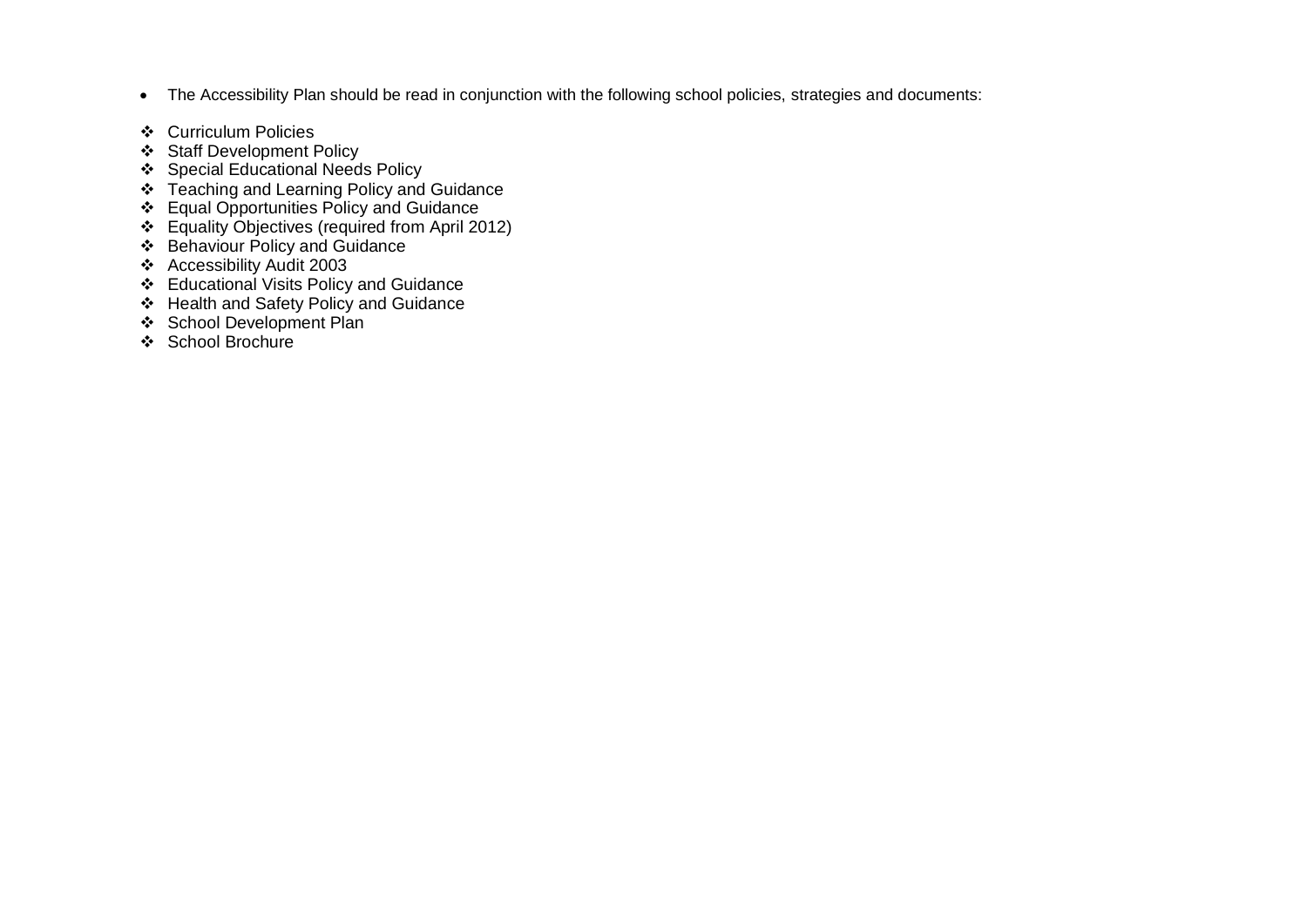## **Elmgrove Primary School and Nursery Accessibility Plan - 2021 to 2024: Improving Curriculum Access**

Elmgrove Primary School and Nursery provides all pupils with a broad and balanced curriculum, differentiated and adjusted to meet the needs of individual pupils and their preferred learning styles; We endeavour to

- set suitable learning challenges
- respond to pupils' diverse learning needs
- overcome potential barriers to learning and assessment for individuals and groups of pupils.

At Elmgrove Primary School we seek and follow the advice of LA services, such as specialist teachers and advisers, and health professionals when appropriate.

| <b>Issue being addressed</b>                                                                       | <b>Action to be taken</b>                                                                                                             | How will the impact of the<br>action be monitored?                                                                                                                                                                                                                               | How often will<br>monitoring take<br>place? | Who will be<br>responsible for<br>implementing the<br>action? | <b>Start date</b>                  | <b>Completion</b><br>date                                |
|----------------------------------------------------------------------------------------------------|---------------------------------------------------------------------------------------------------------------------------------------|----------------------------------------------------------------------------------------------------------------------------------------------------------------------------------------------------------------------------------------------------------------------------------|---------------------------------------------|---------------------------------------------------------------|------------------------------------|----------------------------------------------------------|
| Continued development of<br>disability equality.                                                   | Termly Disability Equality forum,<br>with children, parents / carers,<br>staff and outside agencies.                                  | Outcomes of forum to inform the<br>subsequent action plan and<br>future planning.<br>Satisfaction surveys to be<br>conducted with parents after<br>each workshop to ascertain<br>whether sessions were useful<br>and feedback analysed                                           | Termly                                      | <b>Inclusion Leader</b><br>Inclusion<br>Governor              | Nov 2021<br>Sept 2022<br>Sept 2023 | <b>July 2022</b><br><b>July 2023</b><br><b>July 2024</b> |
| Ensure we meet the needs<br>of those with disabilities<br>who are not making<br>expected progress. | Ensure planning incorporates<br>appropriate styles of learning<br>and a range of activities, taking<br>into account children's views. | YLs to monitor planning for their<br>year group & discuss with AHT<br>for their phase<br>AHT for Inclusion to monitor<br>intervention strategies<br>throughout the school.<br>All YLs to feedback to the HT.<br>Planning will include more<br>practical styles of learning & IT. | Termly.                                     | YLs/AHTs/<br><b>HT</b>                                        | Nov 2021<br>Sept 2022<br>Sept 2023 | <b>July 2022</b><br><b>July 2023</b><br><b>July 2024</b> |
| Children with disabilities<br>need to become<br>independent learners                               | Ensure planning provides<br>opportunities to develop<br>resilience, confidence and<br>independence when tackling<br>activities        | YLs to monitor planning and<br>resourcing for their year group<br>AHT for Inclusion to monitor<br>strategies and resourcing<br>throughout the school.                                                                                                                            | Termly                                      | YLs/AHT for<br>phase and AHT<br>for Inclusion                 | Nov 2021<br>Sept 2022<br>Sept 2023 | <b>July 2022</b><br><b>July 2023</b><br><b>July 2024</b> |
| Children need to have<br>access to all the after<br>school clubs                                   | Ensure resourcing including<br>staffing, allows all children to<br>participate in their chosen<br>activities                          | Positive feedback from children,<br>parents and staff. Children are<br>part of clubs                                                                                                                                                                                             | Annually                                    | YLs/AHT for<br>phase and AHT<br>for Inclusion                 | Nov 2021<br>Sept 2022<br>Sept 2023 | <b>July 2022</b><br><b>July 2023</b><br><b>July 2024</b> |
| Children need to have                                                                              | Ensure planning provides                                                                                                              | YLs to monitor planning and                                                                                                                                                                                                                                                      | Termly                                      | YLs/AHT for                                                   | Nov 2021                           | <b>July 2022</b>                                         |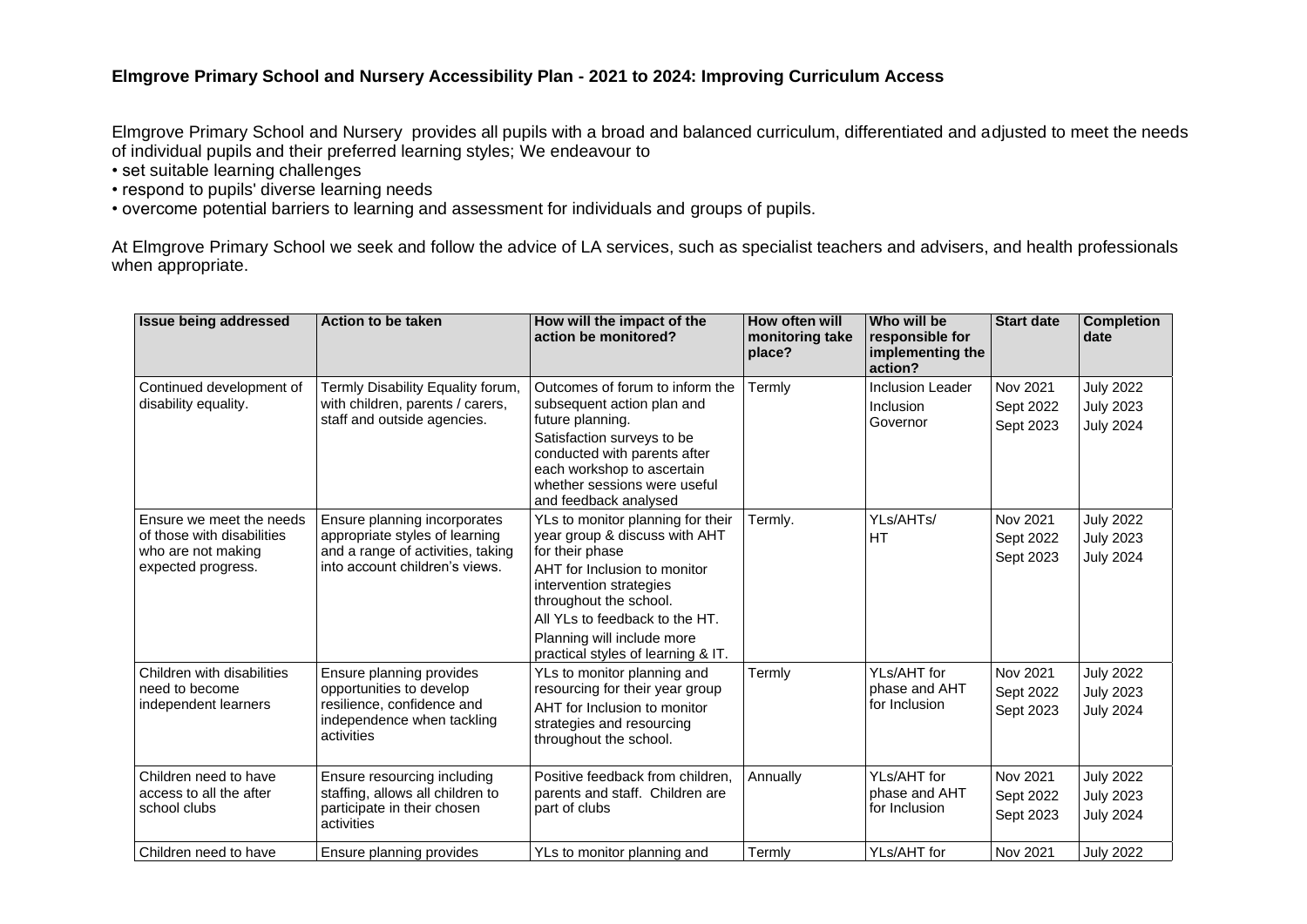| <b>Issue being addressed</b>                                               | Action to be taken                                                                                                                                                                    | How will the impact of the<br>action be monitored?                                      | <b>How often will</b><br>monitoring take<br>place? | Who will be<br>responsible for<br>  implementing the<br> action? | <b>Start date</b>      | <b>Completion</b><br><b>date</b>     |
|----------------------------------------------------------------------------|---------------------------------------------------------------------------------------------------------------------------------------------------------------------------------------|-----------------------------------------------------------------------------------------|----------------------------------------------------|------------------------------------------------------------------|------------------------|--------------------------------------|
| access to a broad range of<br>activities through<br>appropriate resourcing | opportunities for children to take<br>part in a broad range of activities AHT for Inclusion to monitor<br>(arts, sports and music) which<br>requires them to develop social<br>skills | resourcing for their year group.<br>strategies and resourcing<br>throughout the school. |                                                    | phase and AHT<br>for Inclusion                                   | Sept 2022<br>Sept 2023 | <b>July 2023</b><br><b>July 2024</b> |

## **Elmgrove Primary School and Nursery Accessibility Plan - 2021 to 2024: Improving Physical Access**

At Elmgrove Primary School we review the accessibility all areas of the school, including the outside areas, on an ongoing basis and make adaptations as required, taking into account the constraints of the building. In addition, we take account of the relevant legislation and needs of pupils and visitors with physical difficulties and sensory impairments when planning and undertaking future improvements and refurbishment of the site and premises.

| <b>Issue being addressed</b>                                                                                                                                   | Action to be taken                                                                                                                                          | How will the impact of the<br>action be monitored?                                                                                                                                                                                     | How often will<br>monitoring take<br>place? | Who will be<br>responsible for<br>implementing the<br>action?                                                                                          | <b>Start date</b>                  | <b>Completion</b><br>date                                |
|----------------------------------------------------------------------------------------------------------------------------------------------------------------|-------------------------------------------------------------------------------------------------------------------------------------------------------------|----------------------------------------------------------------------------------------------------------------------------------------------------------------------------------------------------------------------------------------|---------------------------------------------|--------------------------------------------------------------------------------------------------------------------------------------------------------|------------------------------------|----------------------------------------------------------|
| Continued development of<br>disability equality.                                                                                                               | Termly Disability Equality forum,<br>with children, parents / carers, staff<br>and outside agencies.                                                        | Outcomes of forum to inform<br>the subsequent action plan<br>and future planning.<br>Satisfaction surveys to be<br>conducted with parents after<br>each workshop to ascertain<br>whether sessions were useful<br>and feedback analysed | Termly                                      | <b>HT</b><br>Inclusion Leader                                                                                                                          | Nov 2021<br>Sept 2022<br>Sept 2023 | <b>July 2022</b><br>July 2023<br><b>July 2024</b>        |
| Improve liaison at transition<br>times between services to<br>identify children with<br>disabilities and support<br>more effective planning for<br>transition. | AH Inclusion to liaise with<br>psychology service, therapy team,<br>early years provision, secondary<br>schools to gather and share<br>updated information. | Response from services and<br>therapy teams will enable<br>more appropriate planning,<br>therefore aids the correct<br>placement of children with<br>disabilities.                                                                     | Termly                                      | Inclusion Leader                                                                                                                                       | Nov 2021<br>Sept 2022<br>Sept 2023 | <b>July 2022</b><br><b>July 2023</b><br><b>July 2024</b> |
| Ensure the physical<br>environment meets the<br>needs of people with<br>disabilities, including<br>physical and sensory<br>needs.                              | Half termly audit of physical<br>environment.                                                                                                               | Monitored half termly by the<br>Deputy Headteacher, SBM<br>and the Inclusion Leader on<br>their Health and Safety walks.                                                                                                               | Half termly                                 | Headteacher,<br><b>Inclusion Leader</b><br>and invited<br>persons who have<br>a disability.<br>(Particularly<br>sensory/hearing or<br>visual impaired) | Nov 2021<br>Sept 2022<br>Sept 2023 | <b>July 2022</b><br>July 2023<br><b>July 2024</b>        |
| Ensure children with a                                                                                                                                         | All corridor doors are fire                                                                                                                                 | Monitored by School Business   Annual monitoring   Headteacher,                                                                                                                                                                        |                                             |                                                                                                                                                        | Nov 2021                           | <b>July 2022</b>                                         |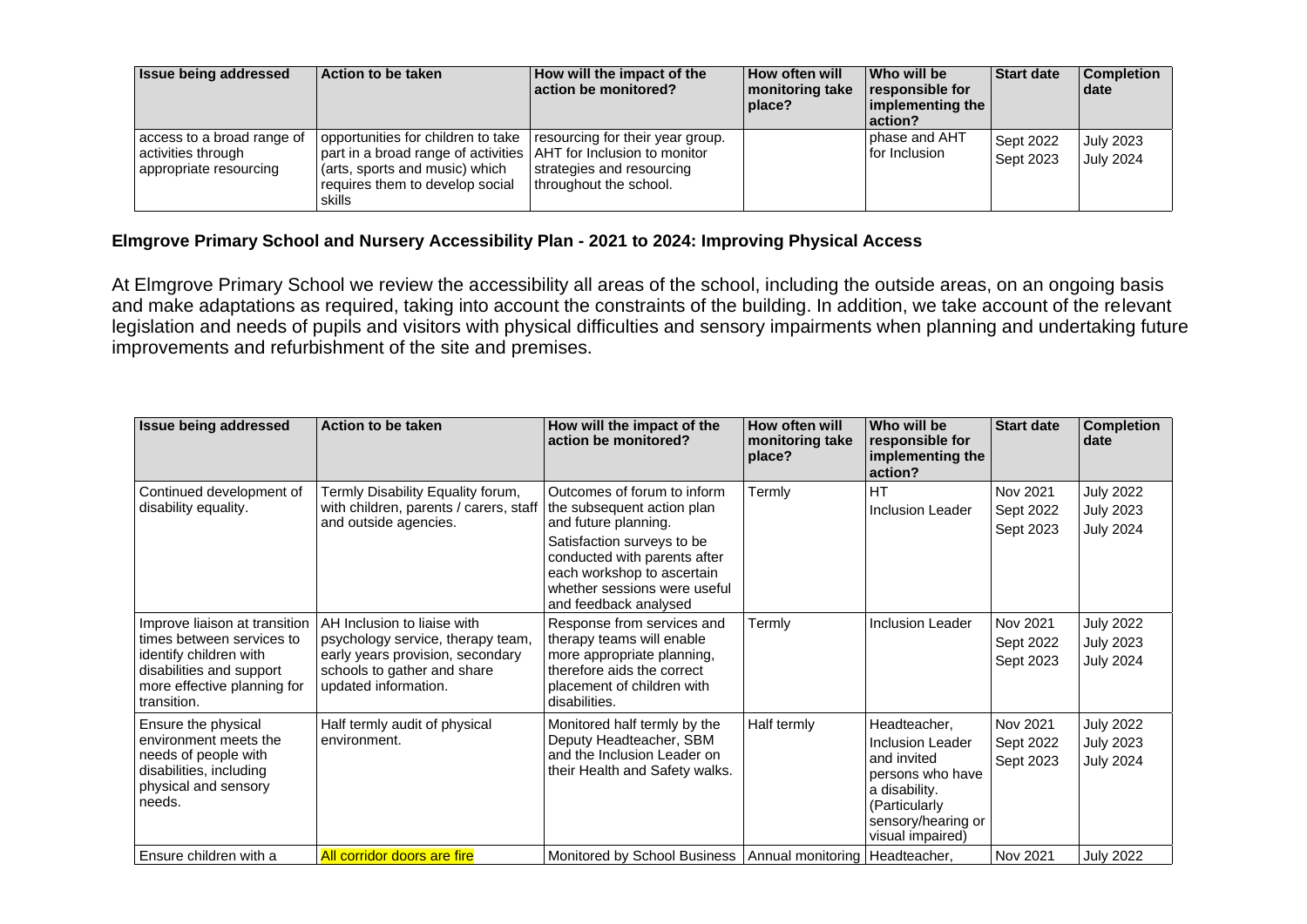| <b>Issue being addressed</b>                                                                                    | Action to be taken                                                                                                                                                                                                                                                                                                                                                                               | How will the impact of the<br>action be monitored?                                                                                                                                                                                                                                                                                                                                                                                                                                        | How often will<br>monitoring take<br>place? | Who will be<br>responsible for<br>implementing the<br>action?                                                                        | <b>Start date</b>                  | <b>Completion</b><br>date                                |
|-----------------------------------------------------------------------------------------------------------------|--------------------------------------------------------------------------------------------------------------------------------------------------------------------------------------------------------------------------------------------------------------------------------------------------------------------------------------------------------------------------------------------------|-------------------------------------------------------------------------------------------------------------------------------------------------------------------------------------------------------------------------------------------------------------------------------------------------------------------------------------------------------------------------------------------------------------------------------------------------------------------------------------------|---------------------------------------------|--------------------------------------------------------------------------------------------------------------------------------------|------------------------------------|----------------------------------------------------------|
| physical disability are able<br>to move independently<br>around the site                                        | emergency doors that are<br>designed to be open at all times<br>and automatically close in the<br>event of the fire alarm being<br>sounded<br>The school has a lift in place that is<br>serviced annually for ease of travel<br>from lower to upper floors<br><b>Block E does not currently have a</b><br>lift in place to enable physically<br>disabled children to move to the<br>upper floors | Manager and Headteacher to<br>see progress, feedback from<br>staff, pupils and parents<br>The new build is designed to<br>enable physically disabled<br>children to freely move around<br>the building and a lift will be<br>put in place to enable children<br>to move around freely<br>including Block E<br>The school currently<br>structures classes to ensure<br>that physically disabled<br>children are placed on the<br>lower floor of Block E until the<br>new build is finished |                                             | Inclusion Leader,<br>SBM and invited<br>persons who have<br>a disability.<br>(Particularly<br>sensory/hearing or<br>visual impaired) | Sept 2022<br>Sept 2023             | <b>July 2023</b><br><b>July 2024</b>                     |
| Potentially uneven<br>playground surface and<br>lack of accessibility to<br>specific play/sensory<br>equipment. | A request for Capital funding for<br>the front playground play area has<br>been put in place and pending<br>Upon completion of the new build<br>the current astroturf surface will be<br>replaced by Kier as part of the<br>build                                                                                                                                                                | If feasible to go ahead with<br>this action, we would monitor it   monitoring.<br>through gaining feedback from<br>staff and pupils, parents and<br>carers.                                                                                                                                                                                                                                                                                                                               | Annual                                      | <b>HT</b><br>Inclusion Leader,<br>Site Supervisor,<br>Inclusion<br>Governor                                                          | Nov 2021<br>Sept 2022<br>Sept 2023 | <b>July 2022</b><br><b>July 2023</b><br><b>July 2024</b> |

**Elmgrove Primary School and Nursery Accessibility Plan - 2021 to 2024: Improving the Provision of Information**